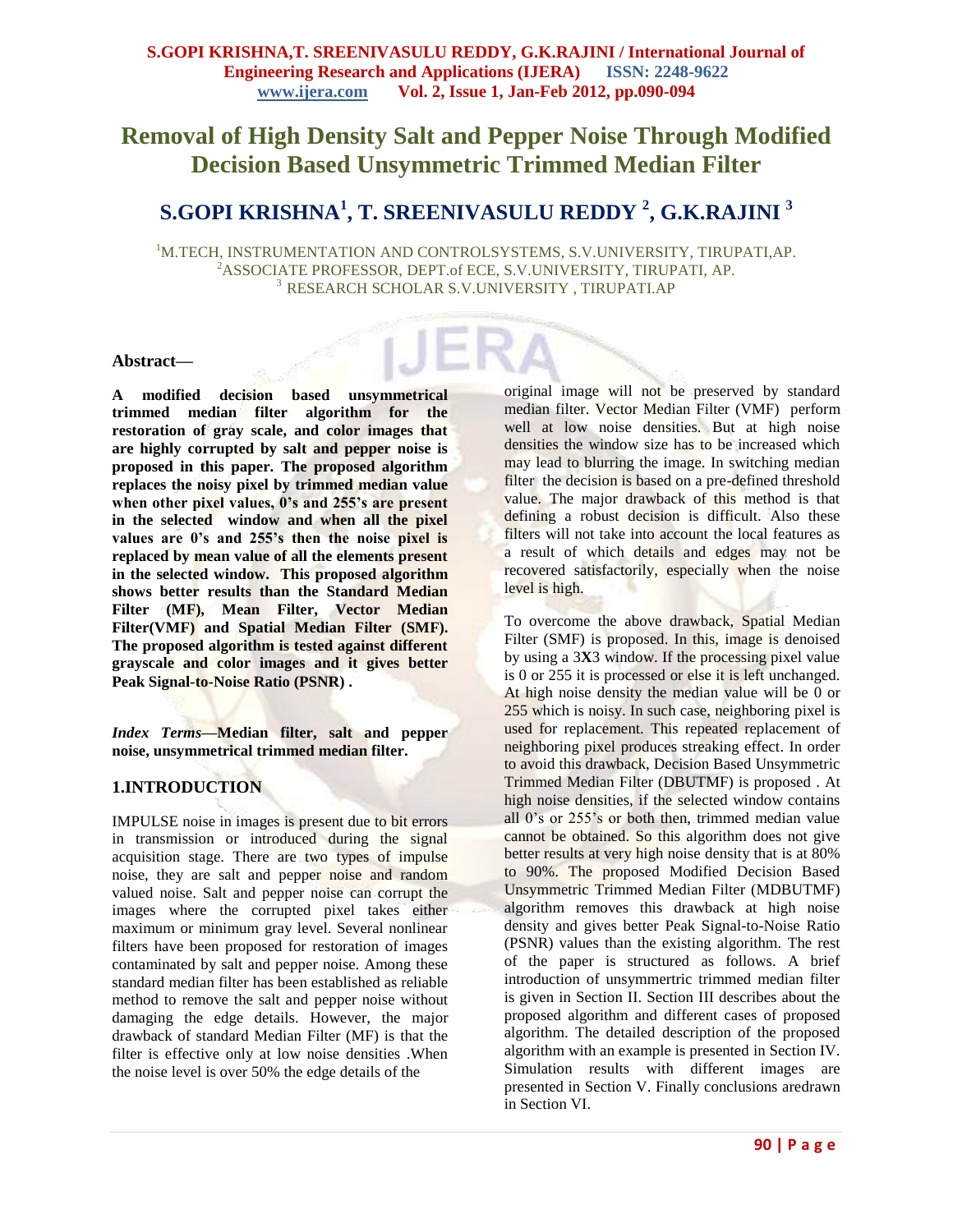## **2. UNSYMMETRIC TRIMMED MEDIAN FILTER**

The idea behind a trimmed filter is to reject the noisy pixel from the selected 3**X** 3window.Alpha Trimmed Mean Filtering (ATMF) is a symmetrical filter where uncorrupted pixels are also trimmed. This leads to loss of image details and blurring of the image. In order to overcome this drawback, an Unsymmetric Trimmed Median Filter (UTMF) is proposed. In this UTMF, the selected 3**X**3 window elements are arranged in either increasing or decreasing order. Then the pixel values 0's and 255's in the image (i.e., the pixel values responsible for the salt and pepper noise) are removed from the image. Then the median value of the remaining pixels is taken. This median value is used to replace the noisy pixel. This filter is called trimmed median filter because the pixel values 0's and 255's are removed from the selected window. This procedure removes noise in better way than the ATMF.

# **3. PROPOSED ALGORITHM**

The proposed Modified Decision Based Unsymmetric Trimmed Median Filter (MDBUTMF) algorithm processes the corrupted images by first detecting the impulse noise. The processing pixel is checked whether it is noisy or noisy free. That is, if the processing pixel lies between maximum and minimum gray level values then it is noise free pixel. it is left unchanged. If the processing pixel takes the maximum or minimum gray level then it is noisy pixel which is processed by MDBUTMF.

The steps of the MDBUTMF are elucidated as follows.

## **ALGORITHM:**

Step 1: Select 2-D window of size 3**X** 3. Assume that the pixel being processed is  $P_{ij}$ 

Step 2: If  $\mathbf{0} < \mathbf{P}_{ij} < 255$  then  $\mathbf{P}_{ij}$  is an uncorrupted pixel and its value is left unchanged. This is illustrated in Case iii) of Section IV.

Step 3: if is a corrupted pixel then two cases are possible as given in Case i) and ii).

Case i): If the selected window contain all the elements as 0's and 255's. Then replace  $P_{\text{H}}$  with the mean of the element of window.

Case ii): If the selected window contains not all elements as 0's and 255's.

Then eliminate  $255$ 's and 0's and find the median value of the remaining elements. Replace with the median value. Step 4: Repeat steps 1 to 3 until all the pixels in the entire image are processed.

The pictorial representation of each case of the proposed algorithm is shown in Fig. 1. The detailed description of each case of the flow chart shown in Fig.1 is illustrated through an example in Section IV.

## **4. ILLUSTRATION OF MDBUTMF ALGORITHM**

Each and every pixel of the image is checked for the presence of salt and pepper noise. Different cases are illustrated in this Section. If the processing pixel is noisy and all other pixel values are either 0's or 255's is illustrated in Case i). If the processing pixel is noisy pixel that is 0 or 255 is illustrated in Case ii). If the processing pixel is not noisy pixel and its value lies between 0 and 255 is illustrated in Case iii).

*Case i):* If the selected window contains salt/pepper noise as processing pixel (i.e., 255/0 pixel value) and neighboring pixel values contains all pixels that adds salt and pepper noise to the image:

| 0                                        | 255                                                                | $\mathbf{0}$ |  |
|------------------------------------------|--------------------------------------------------------------------|--------------|--|
|                                          | $\begin{array}{c} \langle 255\rangle & 255 \\ 0 & 255 \end{array}$ |              |  |
| $\begin{bmatrix} 0 \\ 255 \end{bmatrix}$ |                                                                    |              |  |

where "255" is processing pixel, i.e.,  $(\mathbf{P}_{ij})$ 



Fig. 1. Flow chart of MDBUTMF.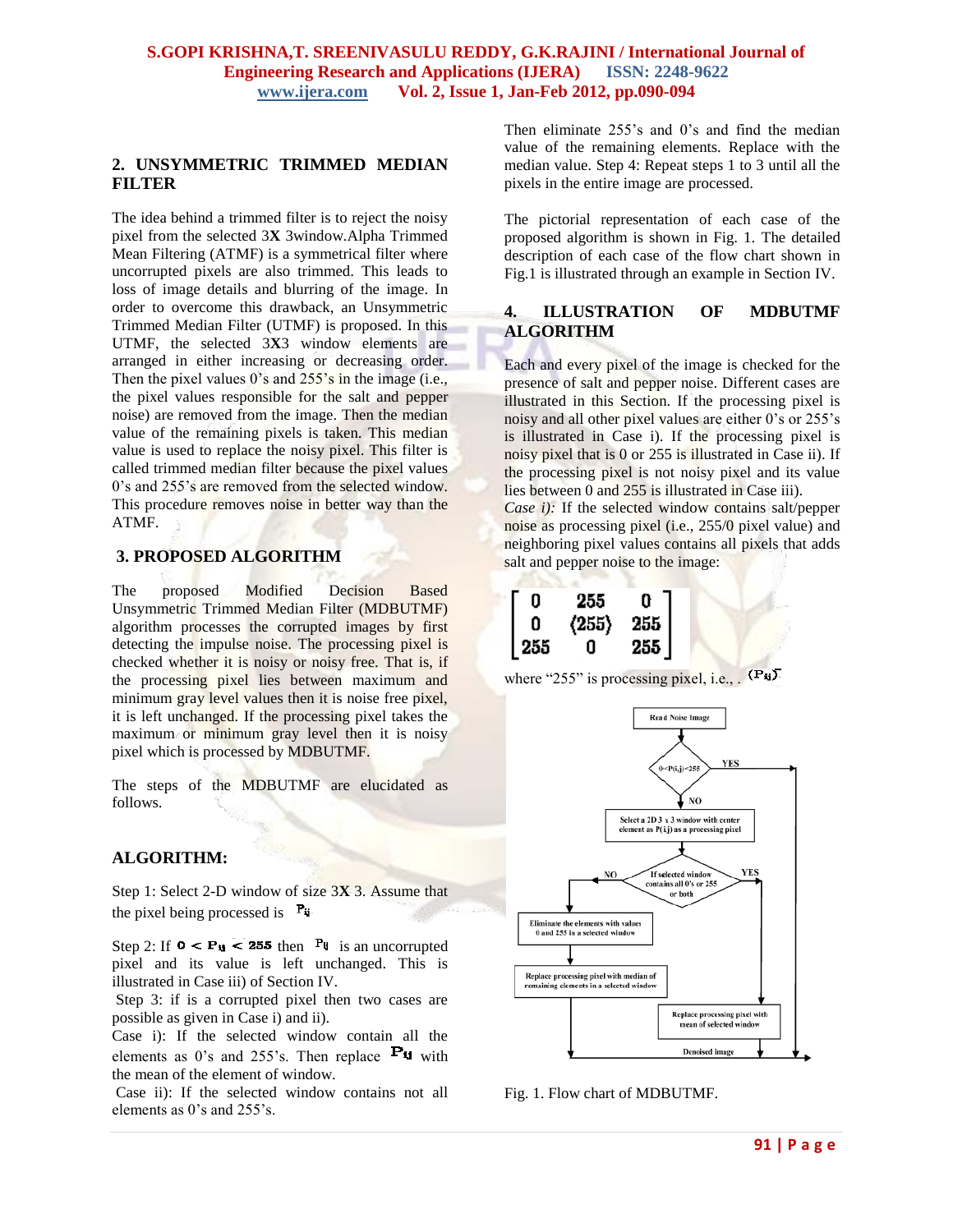#### **S.GOPI KRISHNA,T. SREENIVASULU REDDY, G.K.RAJINI / International Journal of Engineering Research and Applications (IJERA) ISSN: 2248-9622 www.ijera.com Vol. 2, Issue 1, Jan-Feb 2012, pp.090-094**

Since all the elements surrounding  $(\mathbf{P}_{\mathbf{U}})$  are 0's and 255's. If one takes the median value it will be either 0 or 255 which is again noisy. To solve this *Case ii):* If the selected window contains salt or

| Noise  | Mean  | Median | <b>SMF</b> | <b>VMF</b> | <b>DBUTM</b> |
|--------|-------|--------|------------|------------|--------------|
| in $%$ |       |        |            |            |              |
| 10     | 30.54 | 39.03  | 33.25      | 37.66      | 48.21        |
| 20     | 29.26 | 37.99  | 32.82      | 36.42      | 45.23        |
| 30     | 28.70 | 36.80  | 32.40      | 34.71      | 42.54        |
| 40     | 28.46 | 35.30  | 32.15      | 32.59      | 40.91        |
| 50     | 28.28 | 33.73  | 31.58      | 30.52      | 39.31        |
| 60     | 28.10 | 32.07  | 30.80      | 28.82      | 37.45        |
| 70     | 27.98 | 30.65  | 29.99      | 27.60      | 34.83        |
| 80     | 27.90 | 29.24  | 28.90      | 26.82      | 31.45        |
| 90     | 27.80 | 28.04  | 28.14      | 26.53      | 27.81        |
|        |       |        |            |            |              |

pepper noise as processing pixel (i.e., 255/0 pixel value) and neighboring pixel values contains some pixels that adds salt (i.e., 255 pixel value) and pepper noise to the image:

| 78  | 90  |                                                |
|-----|-----|------------------------------------------------|
| 120 | (0) |                                                |
| 97  | 255 | $\begin{bmatrix} 0 \\ 255 \\ 73 \end{bmatrix}$ |

where "0" is processing pixel, i.e.,  $(P_{\mathbf{H}})$ . Now eliminate the salt and pepper noise from the selected window. That is, elimination of 0's and 255's. The 1- D array of the above matrix is [78 90 0 120 0 255 97 255 73]. After elimination of 0's and 255's the pixel values in the selected window will be [78 90 120 97 73]. Here the median value is 90. Hence replace the processing pixel by 90.

*Case iii)*: If the selected window contains a noise free pixel as a processing pixel, it does not require further processing. For example, if the processing pixel is 90 then it is noise free pixel:

| 43 | 67   | 70 <sup>1</sup> |
|----|------|-----------------|
| 55 | (90) | 79.             |
| 85 | 81   | 66.             |

where "90" is processing pixel, i.e.,  $(P_{\mathsf{U}})$ . Since "90" is a noise free pixel it does not require further processing

## **5. SIMULATION RESULTS**

The performance of the proposed algorithm is tested with different grayscale and color images. The noise density (intensity) is varied from 10% to 90% Denoising performance quantatively measured by PSNR and IEF as defined in (1) and (3), respectively

**Table 1**: comparison of **PSNR** values different algorithms for lena image at different noise densities problem, the mean of the selected window is found and the processing pixel is replaced by the mean value. Here the mean value is 170. Replace the processing pixel by 170.

> $PSNR\ in\ dB=10\log_{10}\left(\frac{255^2}{MSE}\right)$  $(1)$

$$
MSE = \frac{\sum_{i} \sum_{j} (Y(i,j) - \hat{Y}(i,j))^{2}}{M \times N}
$$
 (2)

$$
IEF = \frac{\sum_{i} \sum_{j} (\eta(i,j) - Y(i,j))^2}{\sum_{i} \sum_{j} (\hat{Y}(i,j) - Y(i,j))^2}
$$
(3)



where MSE stands for mean square error, , M X N is size of the image, Y represents the original image, denotes the denoised image, represents the noisy image. The PSNR values of the proposed algorithm are compared against the existing algorithms by varying the noise density from 10% to 90% and are shown in Table I and Table II. From the Tables I and II, it is observed that the performance of the proposed algorithm (MDBUTMF) is better than the existing algorithms at both low and high noise densities.

**Table 2**: comparison of **MSE** values different algorithms for lena image at different noise densities

| <b>NOISE</b> | <b>MEAN</b> | <b>MEDIAN</b> | <b>SMF</b> | <b>VMF</b> | <b>DBUTM</b> |
|--------------|-------------|---------------|------------|------------|--------------|
| IN $%$       |             |               |            |            |              |
| 10           | 57.32       | 8.11          | 11.12      | 30.87      | 0.9          |
| 20           | 77.07       | 10.31         | 14.81      | 33.95      | 2.24         |
| 30           | 86.87       | 13.58         | 21.96      | 36.22      | 3.61         |
| 40           | 92.65       | 19.02         | 35.080     | 39.57      | 5.27         |
| 50           | 97.22       | 27.53         | 57.59      | 45.13      | 7.61         |
| 60           | 99.43       | 40.28         | 85.17      | 53.35      | 11.68        |
| 70           | 103.01      | 55.91         | 112.79     | 65.17      | 19.35        |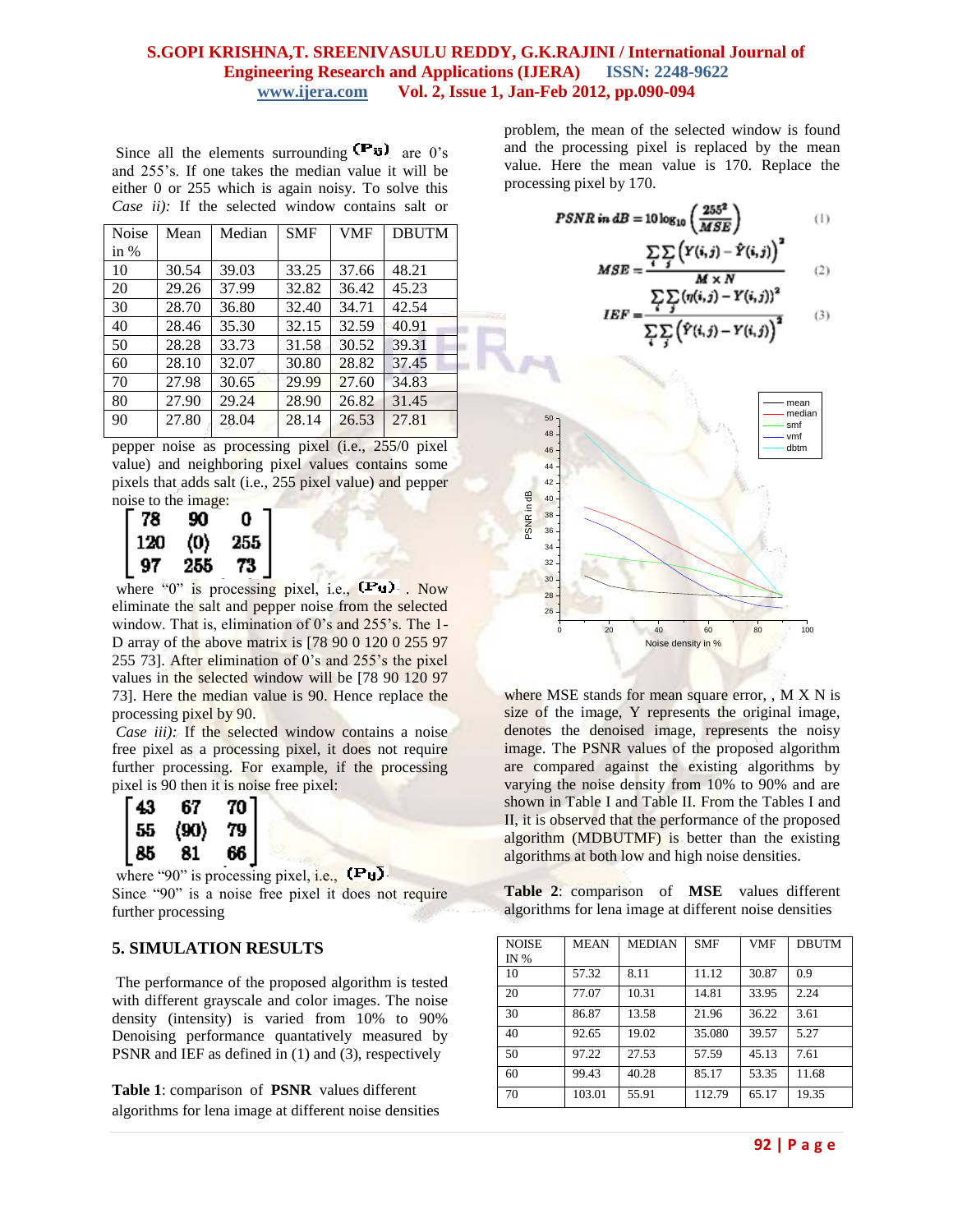## **S.GOPI KRISHNA,T. SREENIVASULU REDDY, G.K.RAJINI / International Journal of Engineering Research and Applications (IJERA) ISSN: 2248-9622 www.ijera.com Vol. 2, Issue 1, Jan-Feb 2012, pp.090-094**

| 80        | 105.51 77.33    | $135.15$ 80.22 45.57    |  |
|-----------|-----------------|-------------------------|--|
| $\mid$ 90 | $107.40$ 140.18 | 140.18   99.70   105.11 |  |



A plot of PSNR against noise densities for Lena image is shown in Fig. 2. The qualitative analysis of the proposed algorithm against the existing algorithms at different noise densities for Lena image is shown in Fig. 3.

In this figure, the first column represents the processed image using MF at 80% and 90% noise densities. Subsequent columns represent the processed images for Mean, Median, SMF,VMF and MDBUTMF. The proposed algorithm is tested against images namely Cameraman, Baboon and Lena. The images are corrupted by 70% "Salt and Pepper" noise. The PSNR values of these images using different algorithms are given in Table III. From the table, it is clear that the MDBUTMF gives better PSNR values irrespective of the nature of the input image. The MDBUTMF is also used to process the color images that are corrupted by salt and pepper noise. The color image taken into account is Lena. In Fig. 4, the first column represents the processed image using MF at 80% and 90% noise densities. Subsequent columns represent the processed images for Mean, Median, SMF,VMF and MDBUTMF.. From the figure, it is possible to observe that the quality of the restored image using proposed algorithm is better than the quality of the restored image using existing algorithm



### **6. CONCLUSION**

In this letter, a new algorithm (MDBUTMF) is proposed which gives better performance in comparison with MF, Mean and other existing noise removal algorithms in terms of PSNR. The performance of the algorithm has been tested at low,

medium and high noise densities on both gray-scale and color images. Even at high noise density levels the MDBUTMF gives better results in comparison with other existing algorithms. Both visual and quantitative results are demonstrated. The proposed algorithm is effective for salt and pepper noise removal in images at high noise densities.

## **REFERENCES:**

1] J.Astola and P.Kuosmaneen.Fundamentals of Nonlinear Digital Filtering. Boca raton,FL:CRC,1997.

[2] H.Hwang and R.A.Hadded,"adapiive median filter: new algorithms and result,"IEEE Trans.Image Process.,VOL.4,PP.499-502,Apr.1995.

[3] S.Zhang and M.A.Karim,"A new impulse dector for switching median filters,"IEEE signal process.Lett.,Vol.9,no.11,pp.360-363,Nov.2002.

[4] P.E.Ng and K.K.Ma,"Aswitching median filter with boundary discriminative noise detection for exteremely corrupted image,"IEEE Trans. Image process., vol.15,no.6,PP.1506-1516,jun.2006.

[5] K.S.Srinivasan and D.Ebenezer," A new fast and efficient decision based algorithm for removal of